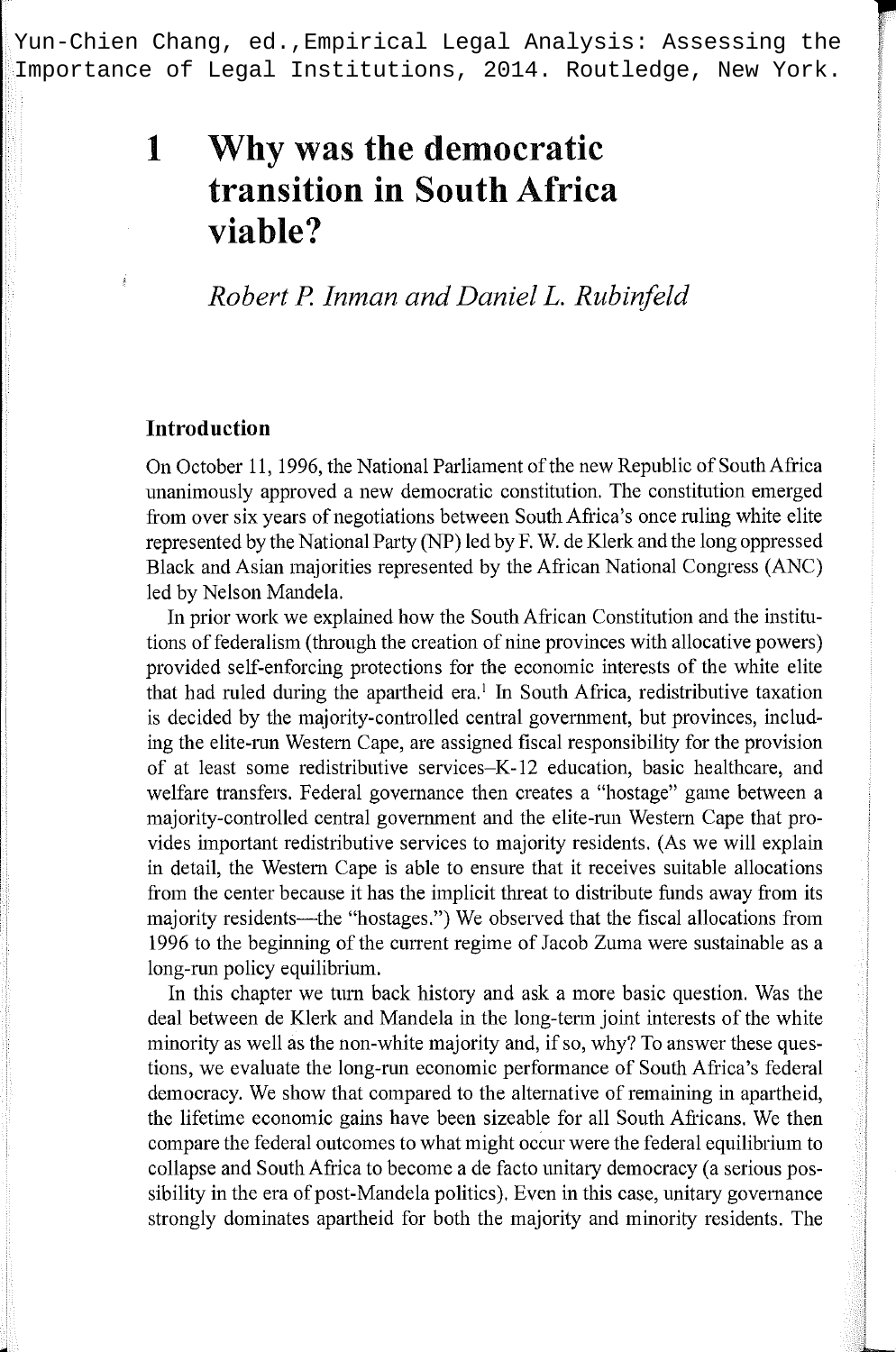long-run economic performance of federal governance is modestly better than its unitary alternative, but either fonn of democracy appears sufficient, ex post, to economically justify leaving apartheid for whites as well as non-whites.

## **Federalism and the democratic transition: an overview**

When South Africa undertook its transition to democracy, it required a constitution that was approved by both the elite white minority and the poor non-white majority. The constitution could have been either a *unitary* centralized democracy with a single, majority-elected central government setting all policies, denoted as U, or a *federal* decentralized democracy where policy responsibilities were shared between the national government and constitutionally created provinces, denoted as F. In the case of a federal democracy, the constitution would specify provincial boundaries and assign policy responsibilities between central and provincial governments. If minimal taxing powers were given to the provinces, then the constitution would also specify intergovernmental transfers from the central government to the provinces. South Africa opted for a federal system, with constitutionally specified *provincial boundaries* described by the share  $\mu$  of majority residents originally living within the elite-controlled Western Cape. We view the case where  $\mu = 0$  as equivalent to unitary governance, where a majority-run government taxes a fully separated elite to provide redistributive services and transfers to the majority.<sup>2</sup>

In our model, there is an initial constitutional state in which the form of government is chosen and an annual policy stage in which specific allocative decisions are made. In the policy stage, provincial *service assignments* are specified by  $\lambda > 0$ , reflecting the relative value or utility that a typical majority resident places on the redistributive services *q* assigned by the constitution to be provided by the provinces. In the case of unitary governance, all redistributive services are provided by the central government using elite tax revenues. We assume that the center is able to monitor the provision of redistributive services when it is in their interest to do so.

The value of any particular constitution will be the discounted present value of all future utilities that follow from the choice of the parameters  $\mu$  and  $\lambda$ , and the constitutional form, denoted as  $\kappa$ . For majority (non-white) residents:

 $V_{\lambda}(\mu, \lambda) = \Sigma \delta^{\mathrm{t}} \times \omega_{\mathrm{t}}(\mu, \lambda),$ 

while for elite residents:

 $V_{\rm E}(\mu, \lambda) = \Sigma \delta^{\rm t} \times \nu_{\rm t}(\mu, \lambda)$ ,

where  $\omega$  is the utility of the majority worker,  $y$  is the utility of the typical member of the white elite,  $\delta$  is the discount factor bounded as  $0 \le \delta \le 1$  specified as  $\delta = 1/(1 + r)$ , where r equals the majority's and elite's rate of time preference (which may be different). For negotiations at the constitutional stage, the set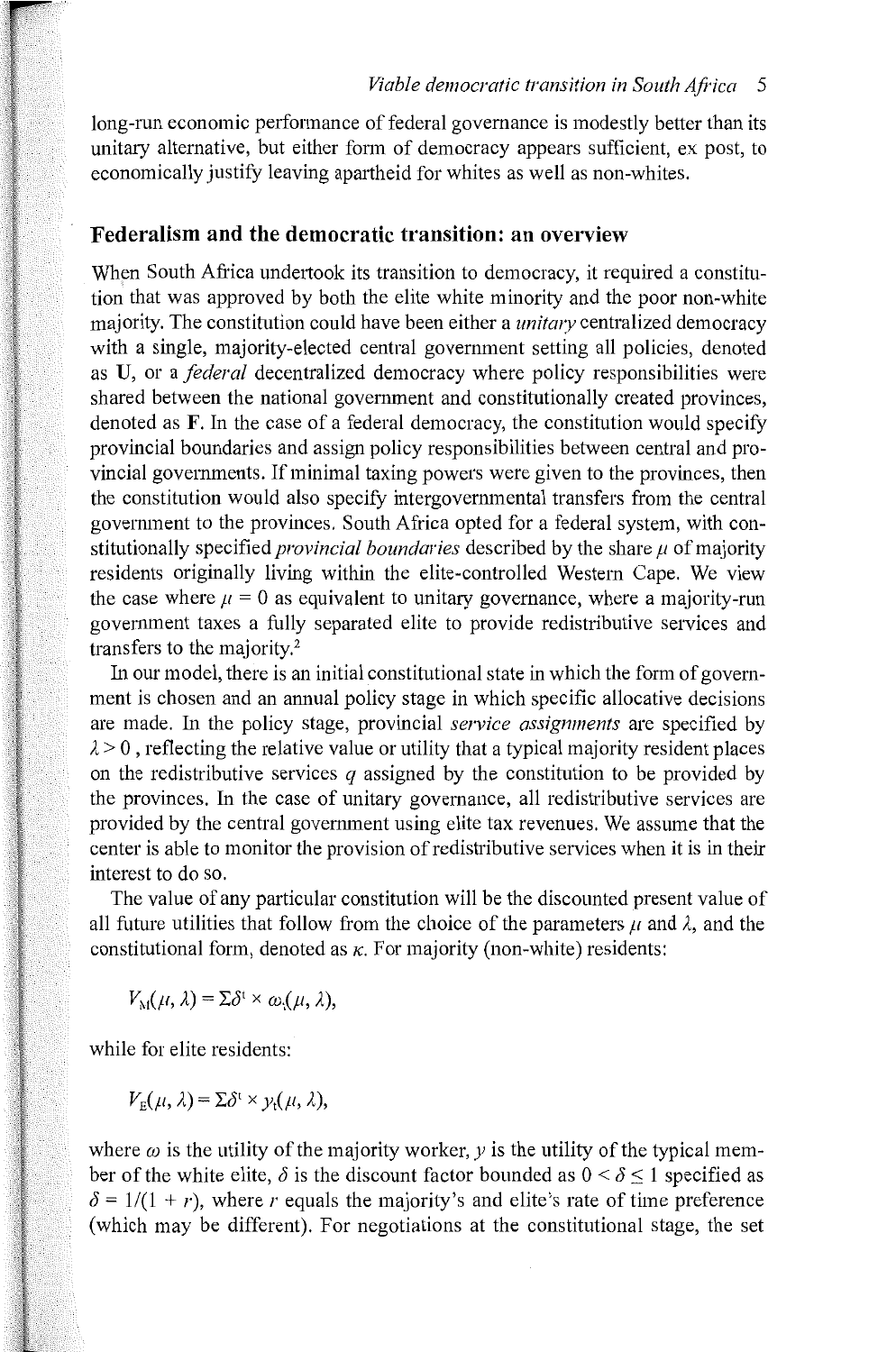of feasible democratic constitutions will be those for which both  $V_{\text{M}}(\mu, \lambda)$  and  $V_{\rm E}(\mu, \lambda)$  are greater than or equal to the autocratic alternative in which the apartheid system is maintained (designated as A). Formally,

**r** 

$$
V_M(F) = V_M(\mu > 0, \lambda > 0) \geq V_M(A)
$$

' and

$$
V_{\rm E}(F) = V_{\rm E}(\mu > 0, \lambda > 0) \ge V_{\rm E}(A),
$$

under federalism ( $\mu$  > 0) and:

$$
V_M(U) = V_M(\mu = 0, \lambda > 0) \geq V_M(A)
$$

and

$$
V_{\rm E}(U) = V_{\rm E}(\mu = 0, \lambda > 0) \ge V_{\rm E}(A),
$$

under unitary governance ( $\mu = 0$ ). Majority and elite welfares under autocracy (A) are exogenous.

A federal constitution specifying provincial borders ( $\mu > 0$ ) and assignment  $(\lambda > 0)$  constraints will be *sufficient* for the peaceful transition to democracy if both the majority and the elite prefer either federal or unitary democracies to autocracy, but between the democratic constitutions federalism is mutually preferred to unitary governance:  $V_M(F) > V_M(U) > V_M(A)$  and  $V_F(F) > V_F(U) > V_F(A)$ . The federal constitution becomes *necessmy and sufficient* for the transition when both parties prefer a federal democracy, but the elite prefers autocracy to a unitary democracy:  $V_M(F) > V_M(U) > V_M(A)$  and  $V_F(F) > V_F(A) > V_F(U)$ . Other rankordering of federal, unitary, and autocratic constitutions are possible, but it will be these rankings where federalism facilitates the transition to democracy.3

Whether a peaceful democratic transition occurs depends crucially on exactly how constitutional rules determine annual policy outcomes. In our previous work, we evaluated these policy outcomes. In this chapter, we estimate  $V_{\text{M}}(\cdot)$ and  $V_F(\cdot)$  and evaluate the constitution's ability to facilitate the democratic transition.

## **South Africa's economy-from transition to the present**

We begin this section by describing the annual policy game played by the elite minority and the poor majority—a non-cooperative game in which the majority chooses between a unitary or federal system and the elite minority chooses whether or not to capture substantial revenues in the Western Cape. This allows us to specify the social welfare-maximizing outcome-a federal system with minimal shirking by the elite. We ftrst describe the budgetary constraints and cost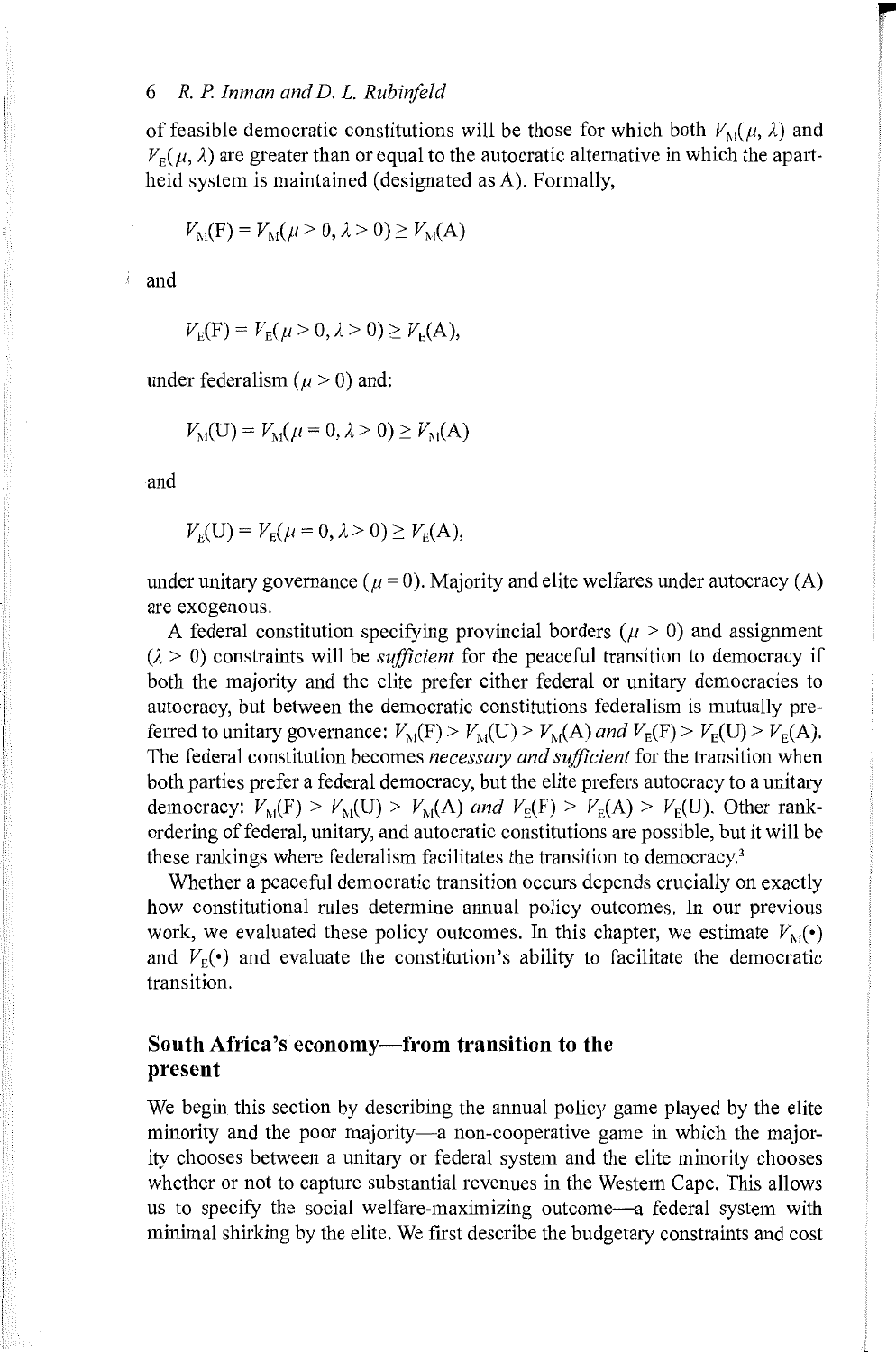considerations that limit the available alternatives. This allows us to determine the annual utility that each group will achieve in pursuing each of its strategic alternatives.

*Budget choices:* The majority-controlled central government chooses an aggregate redistributive tax per elite resident  $(\tau)$  whose proceeds are allocated to the provincial governments as a redistributive grant  $(g)$  to provide services for majority residents. The central government also sets national standards for the constitutionally assigned, provincially provided redistributive service inputs  $(q)$ , which are provided at a cost  $s(a)$ .

The requirements for service inputs can be determined either by a constitutional requirement to provide a "fair" or "adequate" service level to all citizens, by presidential preferences, or by majority citizen preferences. Standards for the provincially assigned redistributive services that come from a constitutional court or an agenda-setting president, we call the *exogenous* q-regime. Standards set by majority rule politics, we call the *endogenous*  $q^*$ -regime; in this case  $q^*$  is set by the central government so as to maximize the welfare of the median majority resident. Our analysis will specify the feasibility and sustainability of democratic federalism under both the exogenous non-majoritarian  $q$ -regime and the endogenous majoritarian  $q^*$ -regime.

After satisfying the required service standard, provinces are free to allocate the remainder of their redistributive grant to services of their own choosing. All fiscal policies are decided subject to an aggregate redistributive budget constraint that requires that spending on redistributive services and transfers be financed by centrally raised and administered redistributive taxation.

The taxpaying elite is free to leave the country or to adopt tax avoidance strategies as the redistributive tax rate increases. Tax avoidance is the primary means by which the elite reduces its tax payments. There is a revenue hill for redistributive taxation. Revenues initially increase as the tax rate per elite resident rises, reach maximum at  $\tau_{11}$ , and then decline. Majority dominated unitary governments always select the maximum rate. Given the revenue potential of national redistributive taxation, it will be important to see if democratic federalism will support an equilibrium redistributive tax rate, denoted  $\tau_F$ , that is less than  $\tau_U$ .

*Provision of redistributive services:* The primary inputs in the provision of redistributive services are public employees: teachers, doctors, nurses, social workers, and public administrators. Because all public employees are paid a common civil service wage, more productive public employees will be less expensive when providing any required service input bundle. We assume that elite public employees are well trained and therefore have cost advantage over majority, less well-trained public employees. It is this "inherited" productive advantage of elite public employees working in the Western Cape that will prove crucial to the elite's ability to check redistributive taxation. The majority needs the elite and therefore has an incentive to retain the elite's participation in the provision of redistributive public services.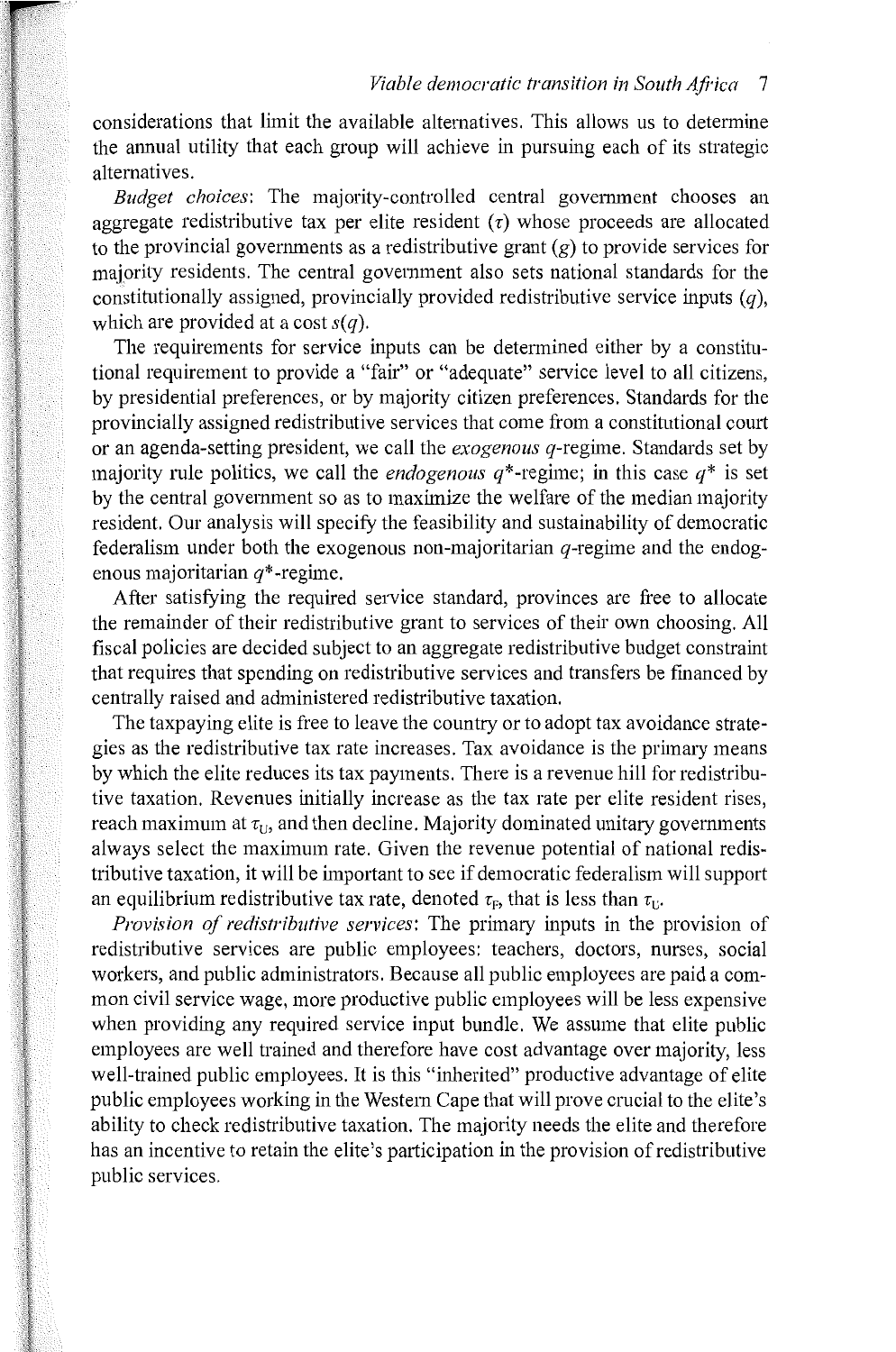If the unitary regime is chosen, the well-trained elite teachers, nurses, doctors, and civil servants are expected to reduce their effort or exit the public sector for comparable employment in the private economy. This assumption is important. It is the elite's cost advantage that protects the attractiveness to the majority of the federal fonn of govemance, and it is only within federal govemance that the elite has any ability to hurt the majority if they adopt too high a redistributive tax rate.

*Fiscal effort*: While the central government can monitor the inputs allocated by the provinces to redistributive services, it cannot monitor the level of redistributive transfers meant for the poor. These extra or "free" redistributive revenues (r) can be "captured" by the elite in the Westem Cape for services consumed by the elite residents. The share that is captured  $(0 \le \varphi \le 1)$  measures a lack of redistributive effort by the province. The majority-run central govennnent and the majority provinces would like minimal provincial shirking with  $\varphi = 0$ . We assume that majority-run provinces allocate all free redistributive revenues to their poor constituents. However, in elite-controlled provinces there is shirking.

We assume there is lower value of fiscal effort  $\varphi_L$ , perhaps very small, that the Western Cape can always allocate to elite residents, but there is an upper limit  $\varphi_H$ as well. The upper limit is set by the fact that majority residents in the Westem Cape can leave the province. Given the cost of exit, the upper limit is set to equalize the welfare of a typical poor resident in the Westem Cape with shirking and a majority-run province without shirking. If the majority does leave, the Westem Cape will receive no redistributive transfers from the central government, have no redistributive responsibilities, and have no ability to affect the national redistributive tax rate.

Choosing a level of capture above the lower bound is not costless. When services to lower-income residents are noticeably reduced, poor residents within the Western Cape impose a "protest" penalty  $(\rho)$  on each elite resident. These costs come as the consequence of spontaneous marches or riots or from formally organized strikes. The costs of such protests may discourage redistributive shirking via high capture.

*Economic welfare:* Economic welfare of elite residents will equal their pre-tax income,  $Y$ , minus redistributive tax payments  $(\tau)$  plus any resources "captured back" through reduced fiscal effort  $(\varphi \cdot r)$  in the Western Cape:

 $y(\tau, \varphi_L) = Y - \tau + \varphi_L \bullet r_e(\tau; q),$ 

under federalism with low capture;

$$
y(\tau, \varphi_H) = Y - \tau + \varphi_H \bullet r_e(\tau; q) - \rho,
$$

under federalism with high capture, less a protest penalty; and:

$$
y(\mathbf{U})=Y-\tau_{\mathbf{U}},
$$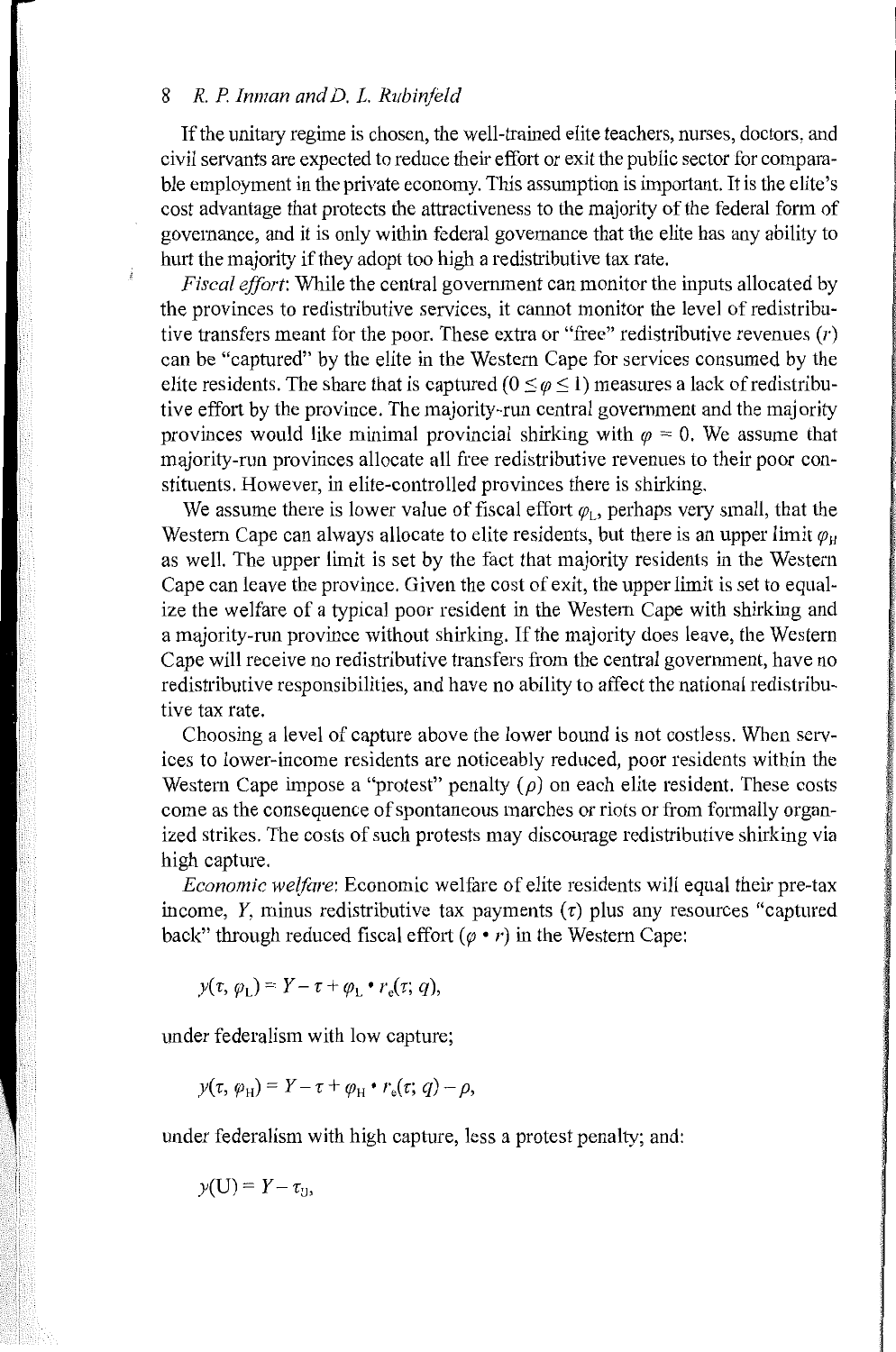under unitary governance. All elite residents are assumed to live in the Western Cape. The elite leadership wishes to maximize  $y(\cdot)$ .

The economic welfare of a typical majority resident will be the sum of privatesector income, W, the utility value of redistributive services, denoted  $v(q)$ , and any "free" redistributive revenues not captured by the provincial government,  $(1 - \varphi) \cdot r$ . For a majority resident living in the Western Cape with capture  $\varphi$  (=  $\varphi$ <sub>L</sub> or  $\varphi$ <sub>H</sub>):

$$
\omega_{\rm e}(\tau,\varphi)=W+v(q)+(1-\varphi)\bullet r_{\rm e}(\tau;q)\,,
$$

while for the majority resident living in a majority province:

$$
\omega_{\mathfrak{m}}(\tau,\varphi)=W+v(q)+r_{\mathfrak{m}}(\tau;q).
$$

Because the provision of public services in the Western Cape is more efficient,  $r_{n}(\tau, q) > r_{m}(\tau, q)$ . In equilibrium this advantage must be sufficient to just compensate poor residents of the Western Cape for elite capture. In a federal equilibrium, a fraction ( $\mu$ ) of the majority residents will live in the Western Cape and ( $1-\mu$ ) of the residents will live in majority-run provinces. We assume the majority leadership wishes to maximize the welfare of the average majority resident defined as:

$$
\omega(\tau, \varphi) = \mu \cdot \omega_{\rm e}(\tau, \varphi) + (1 - \mu) \cdot \omega_{\rm m}(\tau, \varphi),
$$

under federalism, and:

$$
\omega(U) = W + v(q) + r(\tau_U; q)
$$

under unitary governance.

Our goal is to find a sustainable constitution that implements *democratic fed*eralism. A federal constitution with elite-run provinces is not by itself sufficient to ensure that provinces have influence. The majority-run central government can always set a maximal redistributive tax rate,  $\tau_{\text{U}}$ , while still using provinces to provide redistributive services. Or, stronger still, the central government can choose maximal redistribution and use a central bureaucracy to provide redistributive services. Here, provinces are irrelevant to the policy outcomes, in effect de facto *unit my democracy.* Only under *democratic federalism* are elite policy preferences respected.

*Credible elite punishments:* Two conditions, which we define more precisely in the next section, must hold for high capture to be a credible elite punishment in those instances when the majority leadership selects maximal redistributive taxation,  $\tau_{\text{th}}$ . The first condition is the *assignment constraint.* It requires that constitutionally assigned redistributive public services be attractive enough that the majoritycontrolled central government still prefers to use a provincial system, even if the elite adopts high capture in the Western Cape. If the assignment constraint did not hold, then when the Western Cape adopted high capture, the majority-controlled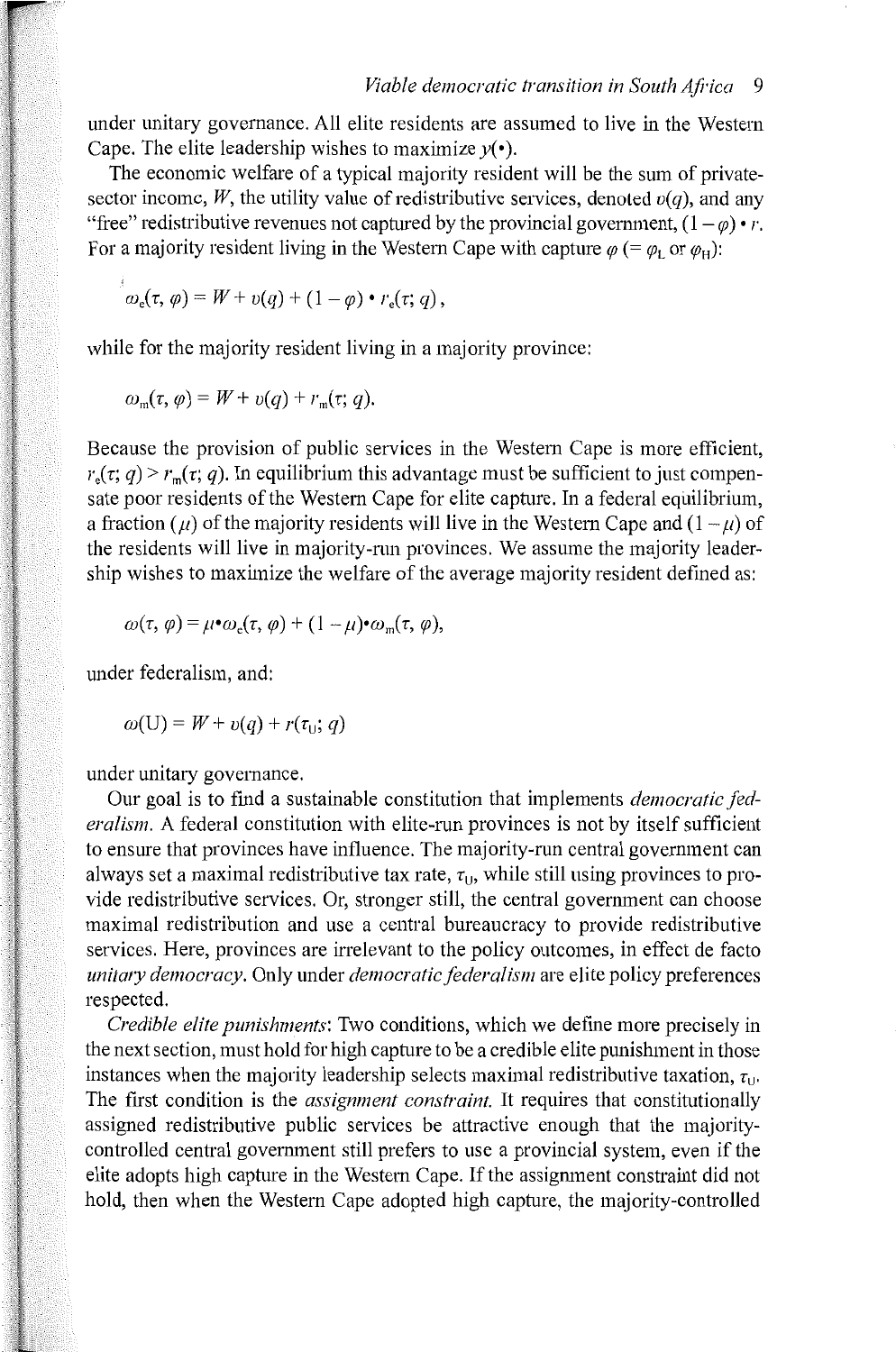central government could simply move to de facto unitary governance, supply redistributive services centrally, and deny the elite any access to high capture of free redistributive transfers. The annual level of redistribution services required by the central govemment will be decided by either the exogenous non-majoritarian (*q*-regime) or the endogenous majoritarian ( $q^*$ -regime) politics.

*<u>r <b>r*</u>

The second condition is the *border constraint.* This constraint sets a lower and upper bound on the number of majority residents who live in the Western Cape. If too few majority residents are in the Western Cape, then the elite's threat to adopt high capture is ineffective. But if there are too many majority residents in the Western Cape, high capture ceases to be a credible elite punishment.

When the assignment and border constraints are met, high capture becomes a credible elite punishment. The federal Constitution specifies these constraints. If they are met, then the resulting fiscal policy game becomes a "hostage" game. <sup>4</sup> The majority controls the central government's tax rate and thus holds the elite's income "hostage." Through the assignment and border constraints, the elite controls redistributive services to a significant share of the majority population and thus holds the welfare of the average majority resident "hostage." In our earlier paper (Inman and Rubinfeld 2012), we have shown the conditions under which this hostage game results in a less than fully redistributive fiscal equilibrium. But, was the move to this equilibrium in the economic interest of the white elite? We pursue that question in the next section.

#### **Will South Africa's new federal democracy continue to be sustainable?**

There is little doubt that South Africa's transition from autocracy to democracy would not have occurred had the majority ANC and the two major minority parties, the elite NP and the tribally based Zulu Inkatha Freedom Party (IFP), not been willing to accept a federal fiscal constitution with at least one politically protected province for each minority party, and with each province promised significant, but not fully autonomous, fiscal powers.<sup>5</sup> It was only after this agreement was reached in mid-April of 1994 (the Interim Constitution), could democratic elections could go forward. By all measures, the elections were a success. Ninety percent of the population voted in a peaceful and honest election, with Nelson Mandela elected president. The NP emerged as the leading opposition party with 21 percent of the national vote. Finally, as expected, the NP and IFP each won political control over their own province, Western Cape and KwaZulu-Natal respectively.

While the Interim Constitution created independent provinces and the ground mles for presidential and parliamentary elections, it left the fiscal details of the new federal system largely unspecified. The Final Constitution, approved in 1996, filled the gap by specifying the assignment responsibilities of the central and provincial governments, the allowable provincial taxes, and the role for intergovernmental transfers.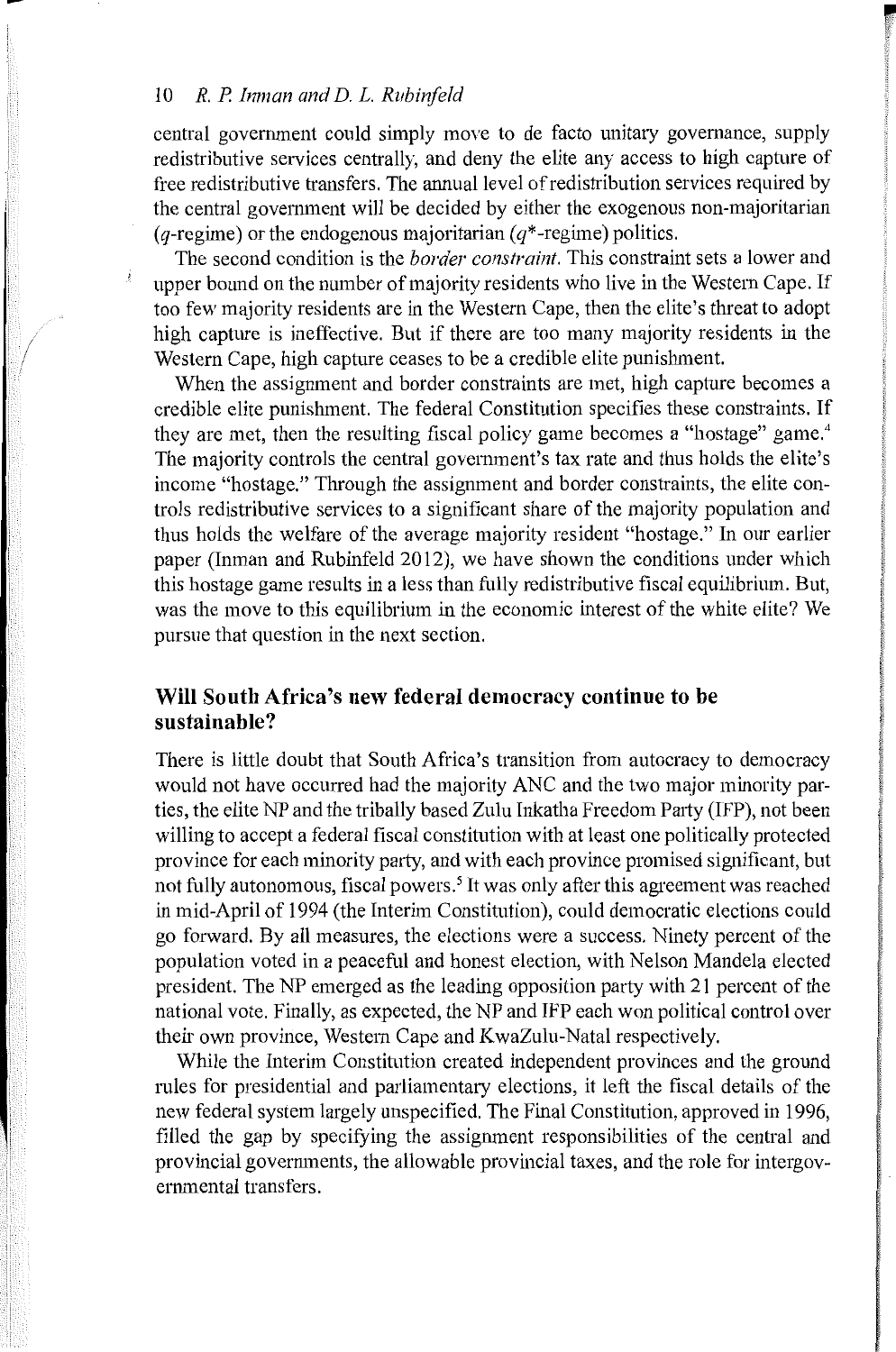## **The status of democratic federalism in South Africa**

Three facts have been evident in South Africa since the time of transition:

- provincial governments have been given a significant role in the provi- $\mathbf{1}$ sion of redistributive services, funded entirely by grants from the central government;
- $2$   $\pm$  the elite Western Cape receives approximately 20 percent less in redistributive services grants; and
- 3 basic service grants available for capture by the elite are significant.

The question now arises: Is the structure of redistributive public finance consistent with sustainable federal governance? For democratic federalism to be a viable long-run constitution it must first satisfy the border and assignment constraints specified for the  $q$ -regime, or, for the later budgets after financial year (FY) 2006/07, the  $q^*$ -regime. Will this regime continue to be sustainable in the future? In the remainder of this section we offer a brief version of our perspective.<sup>6</sup>

Crucial to the successful transition was that at least one important province—the Western Cape—be politically controlled by the elite. The borders of the Western Cape were explicitly drawn to ensure elite political control over provincial politics and a sufficiently large share of majority residents as "hostages" so that elite high capture would be a credible punishment if the poor majority chose maximal taxation at the national level. We estimated the resulting share of the majority voting-age population residing in the Western Cape to be  $\mu = 0.184$ . For our specification of the South African political economy, this value of  $\mu$  satisfies the required border constraints for both the exogenous  $q$ - and endogenous  $q^*$ -regimes; the two alternative views can be seen in Figures 1.1 and 1.2.<sup>7</sup>

The Mandela presidency was arguably an exogenous  $q$ -regime. During Mandela's tenure, the level of redistributive services was approved by the ANCcontrolled legislature. To fund the recommended level of redistributive services required substantial redistributive grants. These requirements are very close to actual redistributive funding for the budget years of the Mandela presidency (FY 1995/96 to FY 2000/01). Given  $\mu = 0.184$ , the exogenous q- of 0.53 falls within the set of feasible assignments for a  $q$ -regime as shown in the shaded area ABC in Figure 1.1. The Mandela presidency could sustain democratic federalism.

Matters became less certain under the leadership of Mandela's successor, Thabo Mbeki. The Mbeki budgets' levels of redistributive services were vety near the Mandela/Financial and Fiscal Commission (FFC) recommendations until FY 2005/06, at which time redistributive spending began a strong upward trend toward today's values of  $q = 0.85$ . This break in required redistributive services suggests a possible break in underlying political regimes as well, away from a strong president setting required redistributive services exogenously and toward a president increasingly responsive to the preferences of the majority-controlled ANC. Concurrent political events culminating in the ouster of President Mbeki in favor of the populist candidate Jacob Zuma, first as head of the ANC (December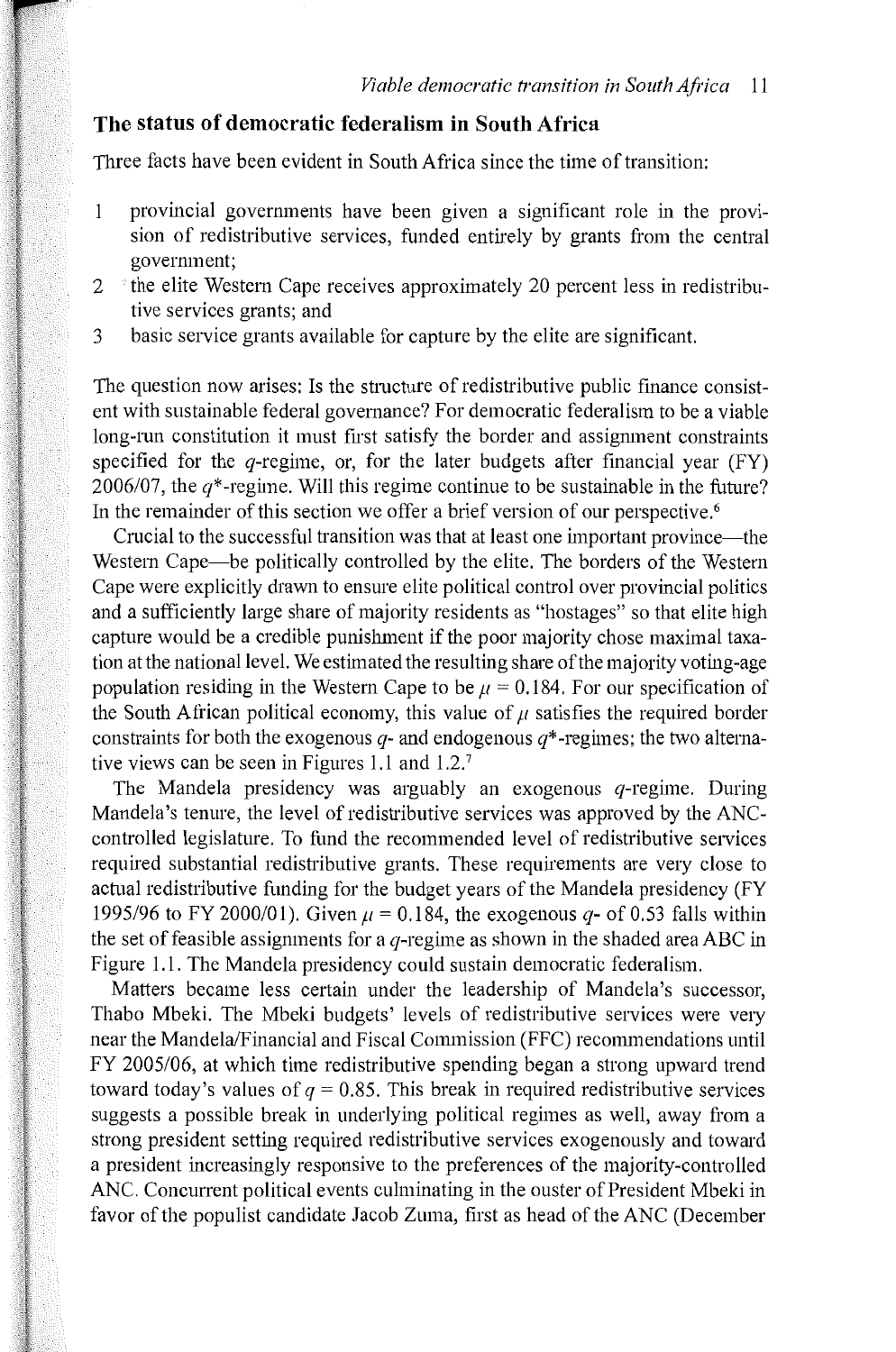



Notes:

Mandela Assignment *q* = .53 Mbeki Assignment (FY 05/06) *q* = .63

Coordinates for points:

A:  $\mu$  = .050;  $q = .20$ B:  $\mu$  = .192;  $q = .51$ 

*C:*  $\mu = .192$ ;  $q = 1.02$ 

2007) and then as President (September 2008), strongly suggest such a regime change. If so, South Africa's federal policies must meet the requirements for a  $q^*$ -regime. Our analysis for the Mbeki budget in FY 2008/09 is consistent with a democratic federalism equilibrium. We estimate that for this budget  $q_{\text{u}}^* = 0.88$ . For this budget, democratic federalism remains feasible.

The last budget that we were able to analyze is FY 2009/10, the first official budget from the new presidency of Jacob Zuma. The FY 2009/10 budget implies  $q_{\text{H}}^* = 0.95$ , just within the upper bound for redistributive services to support an equilibrium within the federal system. This is an 8 percent increase over the last Mbeki budget and a nearly 35 percent increase over what might reasonably be seen as the last presidentially decided budget of FY 2005/06. A slight increase in the majority's demands for redistributive services will push  $q_{\rm H}^* > 0.98$ . This level of demand for redistributive services moves equilibrium fiscal policies outside the feasible set for democratic federalism in Figure 1.2 (area  $A^*B^*C^*$ ), undermines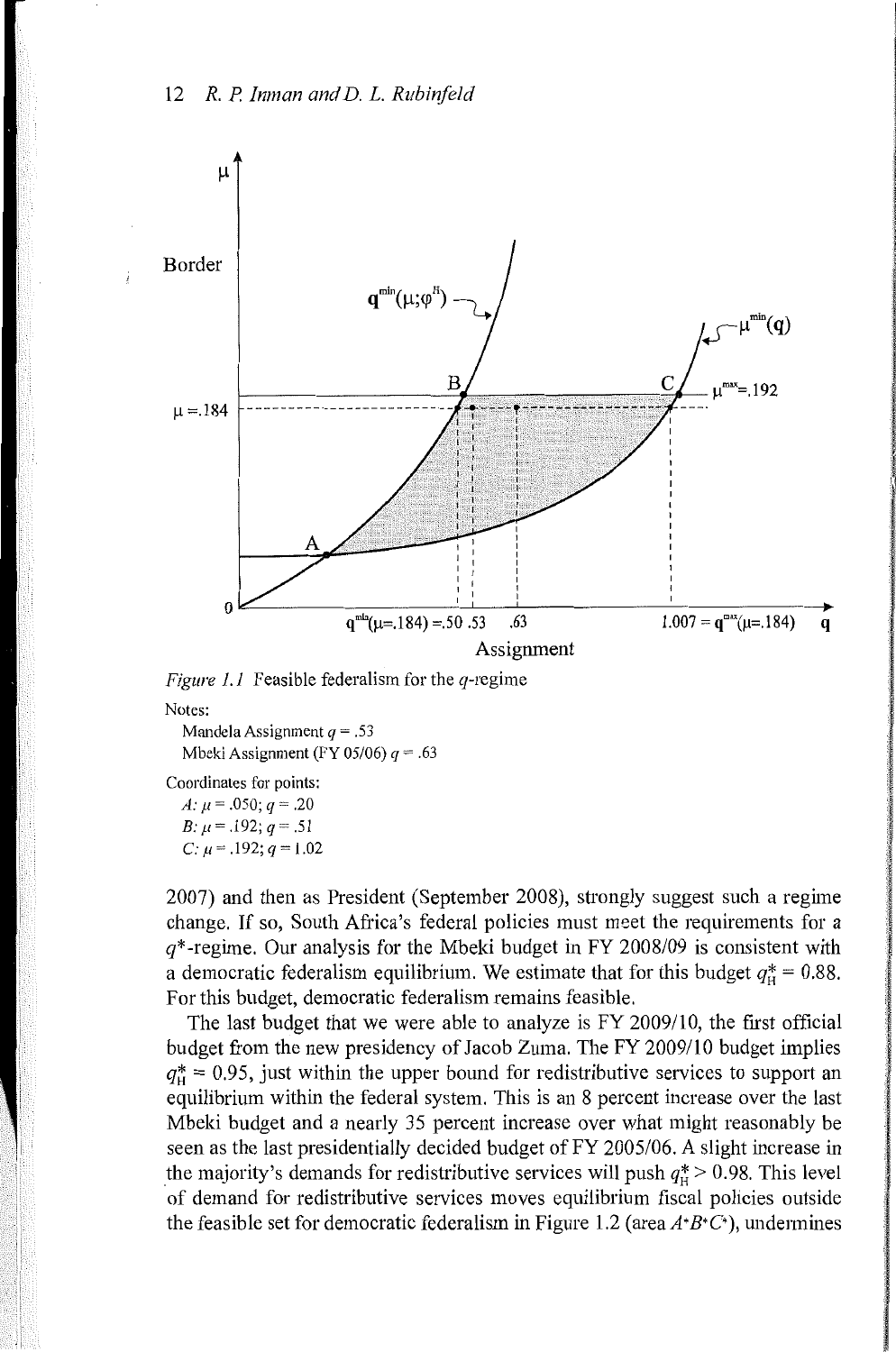the ability of the elite to impose a credible high capture penalty, and leaves the door open to maximum redistribution. In this case, democratic federalism is no longer a feasible check on redistributive taxation.

### **The sustainability of South Africa's federal contract**

Even if democratic federalism is *feasible,* it might not be *sustainable.* For sustainability, the parties to the constitution must be sufficiently farsighted that they check their short-term inclinations to exploit the other party. Farsighted players will have values of their discount factor  $(\delta)$  near 1; shortsighted players nearer 0. The true values of the discount factors for majority and elite residents are not known. The real current rate of interest for South African treasury bonds is about 7 percent; assuming the elite chooses to save at that rate, then  $\delta_e = 0.93$ . For those discount factors, democratic federalism can be sustainable for both the exogenous  $q$ - and endogenous  $q^*$ -regimes.

The question now remains: Anticipating that the Mandela budgets would be shortlived and the federal fiscal contract may be pushed to its redistributive maximum,





Mbeki Assignment (FY 08/09)  $q_H^* = .88$ Zuma Assignment (FY 09/10)  $q_{\mu}^*$  = .95

Coordinates for points:

 $A^*$ :  $\mu$  = .055;  $q_{\rm H}^*$  = .25  $B^*$ :  $\mu$  = .192;  $q_{\rm H}^*$  = .61  $C^*$ :  $\mu$  = .192;  $q_u^*$  = .99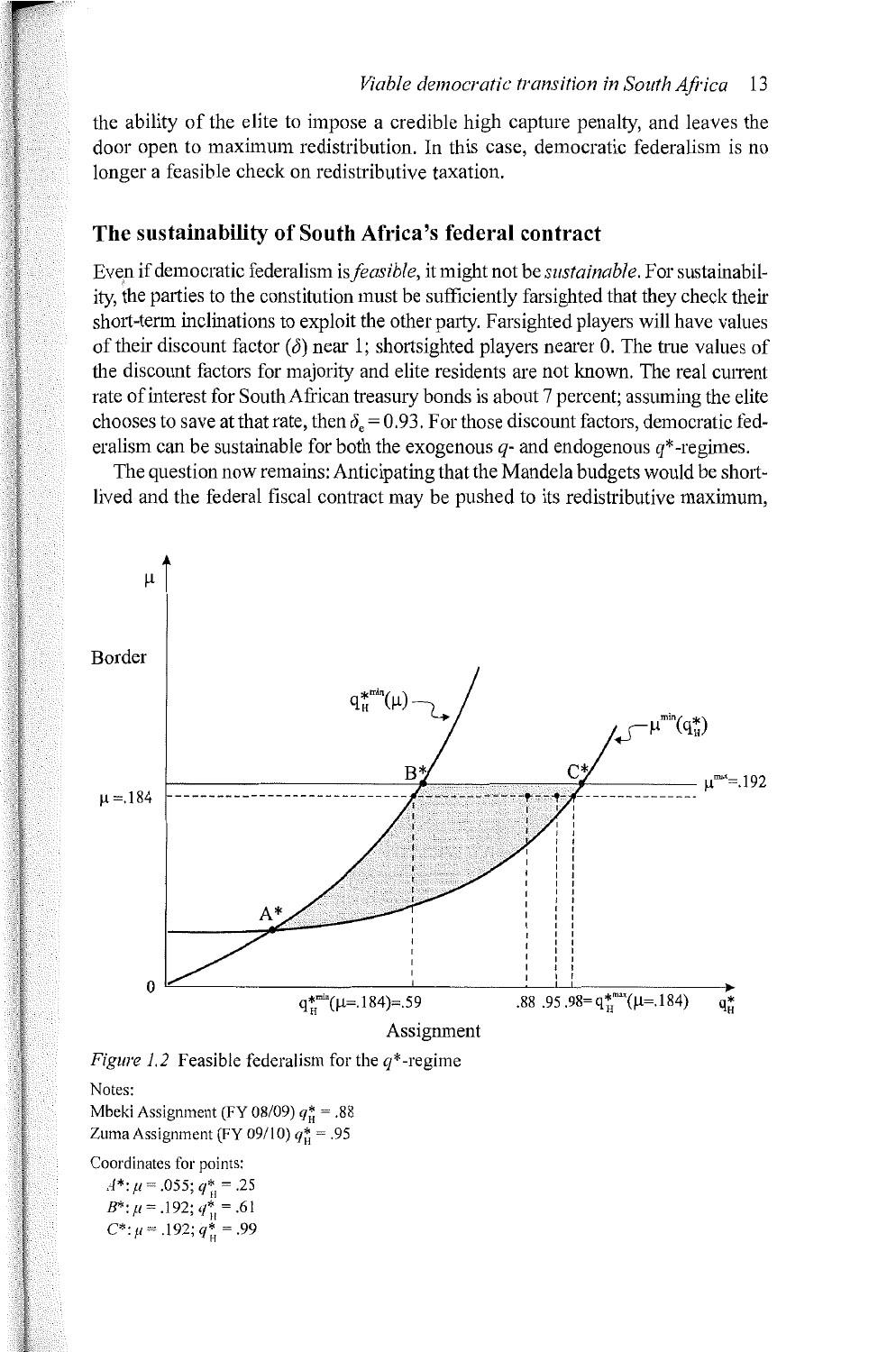did the elite make the right decision in agreeing to a peaceful democratic transition? The next section explains that they did.

## **The economic value of the democratic transition**

The value of the democratic transition for South Africa's majority and elite residents equals the difference between the present value of economic welfare under democracy and that under apartheid. Under unitary governance this equals  $\Delta V_{\text{M}}(\text{U}) = V_{\text{M}}(\text{U}) - V_{\text{M}}(\text{A})$  for majority residents and  $\Delta V_{\text{E}}(\text{U}) = V_{\text{E}}(\text{U}) - V_{\text{E}}(\text{A})$  for elite residents. Under federal governance,  $\Delta V_{\text{M}}(F) = V_{\text{M}}(F) - V_{\text{M}}(A)$  and  $\Delta V_{\text{E}}(F) =$  $V_{\rm E}(F) - V_{\rm E}(A)$  apply. A peaceful transition occurs when  $\Delta V_{\rm M}(U) > 0$  and  $\Delta V_{\rm E}(U) > 0$ or  $\Delta V_{\rm M}(F)$  > 0 and  $\Delta V_{\rm E}(F)$  > 0 hold. Using the results of the policy game to estimate annual utilities, we compute the  $\Delta V$ 's for the constitution game and evaluate the transition choice. The underlying data that were used to specifY the parameters of the model are given in Table 1.1. With the continuation of apartheid, the typical majority resident is assumed to receive their market wage  $W = 9,700R$  per year. These wages were adjusted each year by our estimates, given in Table 1.2, for South Africa's rate of growth of income under the apartheid regime. Also under apartheid, the average majority resident is assumed to receive redistributive services through homeland governments of  $q = 0.16$ .<sup>8</sup> The elite resident under apartheid is assumed to receive their market wage of  $Y = 86,000R$  per year, also adjusted each year by the apartheid regime's rate of growth. Netted from elite incomes are

*Table 1.1* Political economy of South Africa

*Demographics and incomes* 

 $N_0$  = 9.6 million elite  $M = 25$  million majority *Y* = 86,000 (Real 2000) Rand/elite adult  $W = 9,700$  (Real 2000) Rand/majority adult

*Redistributive service costs* 

 $S = 80,000$  (Real 2000) Rand/public employee (average uniform salary)  $s_a(q) = (S/a_a) \cdot q = (80,000/17) \cdot q = 4,706 \cdot q$  (Real 2000) Rand/majority adult  $s_m(q) = (S/a_m) \cdot q = (80,000/14) \cdot q = 5,714 \cdot q$  (Real 2000) Rand/majority adult  $s_u(q) = (S/a_u) \cdot q = (80,000/7) \cdot q = 11,428 \cdot q$  (Real 2000) Rand/majority adult  $s_U(q) = m \cdot s_m(q) + (1 - m) \cdot su(q) = 6{,}714 \cdot q$  (Real 2000) Rand/majority adult

*Discount factor and redistributive preferences* 

 $\delta$  = 0.97  $\lambda \cdot v(q) = \lambda \cdot \ln(q)$ , where  $\lambda \ge 4123$ 

*Special interest payments* 

*Z=* 600 Million (Real2000) Rand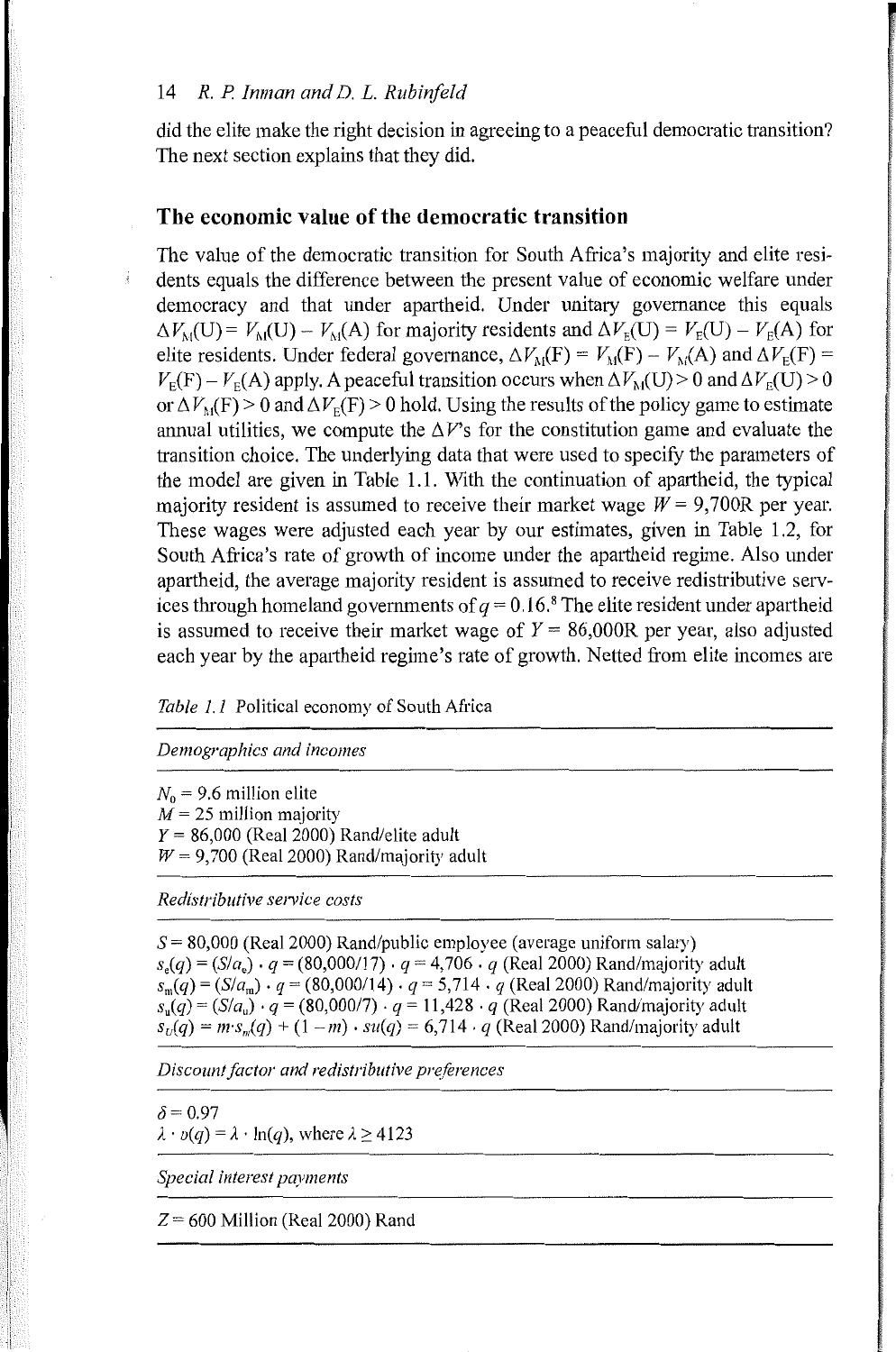the annual real costs of homeland payments for local redistributional services plus expenditures for military, police, and prisons. Together, we estimate these annual tax costs of apartheid as  $6,250R$  per elite adult resident.<sup>9</sup> Under democracy, the typical majority resident receives their initial market wage of 9,700R per year now adjusted by our estimates of income growth under democracy. Under democracy, the majority resident receives a significant increase in redistributive services, initially to  $q = 0.53$  under Mandela and then to  $q = 0.77$  in the last year of the Mbeki presidency. If South Africa remains a federal government, then we hold  $q = 0.77$  as the limit of redistributive services consistent with democratic federalism. If, however, the federal contract collapses and South Africa becomes a de facto unitary democracy, then we set  $q = q_{11}^* (\lambda = 4123) = 0.61$  as required for the majority choice of redistributive services.

The elite resident under democracy receives their initial wage of 86,000R per year, again adjusted annually by income growth under democracy. Expenditures for military, police, and prisons are still required under democracy. We estimate the annual tax costs per elite resident of these services at  $8,145R$ , <sup>10</sup> Democracy's most significant fiscal consequence for elite welfare, however, is the large increase in redistributive taxation. If South Africa remains a federal govemment, the elite's annual tax costs for redistribution, net of any savings from provincial capture, are estimated as 29,242R per elite resident.<sup>11</sup> Under unitary democracy, the elite's annual tax costs for redistribution will be 32,000R per elite resident; there is no capture. Total annual tax burdens per elite resident will be 37,387R under a federal democracy and 40,145R under unitary democracy. Democracy will need to provide a significant growth dividend above apartheid for the elite to favor a transition to democracy.

Table 1.2 estimates this growth dividend by comparing the rates of growth of income in South Africa under apartheid (1950-93) to growth during the first fourteen years (1994–2007) of the new democracy. The apartheid years can be divided into three regimes. The early years, 1950-75, were largely peaceful and allowed South Africa's full participation in the world economy. That changed in 1976 with the Soweto massacre of innocent school children protesting the requirement they be taught in Afrikaans. The international community responded with a series of increasingly constraining trade sanctions lasting until 1993. We represent this regime by the indicator variable SANC = 1 for 1976–93 (0 otherwise). The third regime began in 1985 with the formation of the activist union federation known as The Congress of South African Trade Unions or COSATU. We represent this regime by the indicator variable COSATU = 1 for 1985-97 (0 otherwise). The post-apartheid years are represented by the indicator variable  $DEM = 1$  for 1994-2007 (0 otherwise).

Table 1.2, column 1, provides estimates of the effects of each regime on South Africa's real rate of growth. Our estimates, based on data running through 2007, show an average rate of growth for the 25 peaceful years of apartheid of just over 2 percent per annum (SANC =  $COSATU = DEM = 0$ ). For the nine years of sanctions only, the growth rate fell substantially; we estimate it to be just over 1 percent per annum. Importantly, from 1985 to 1993, when both sanctions and strong unions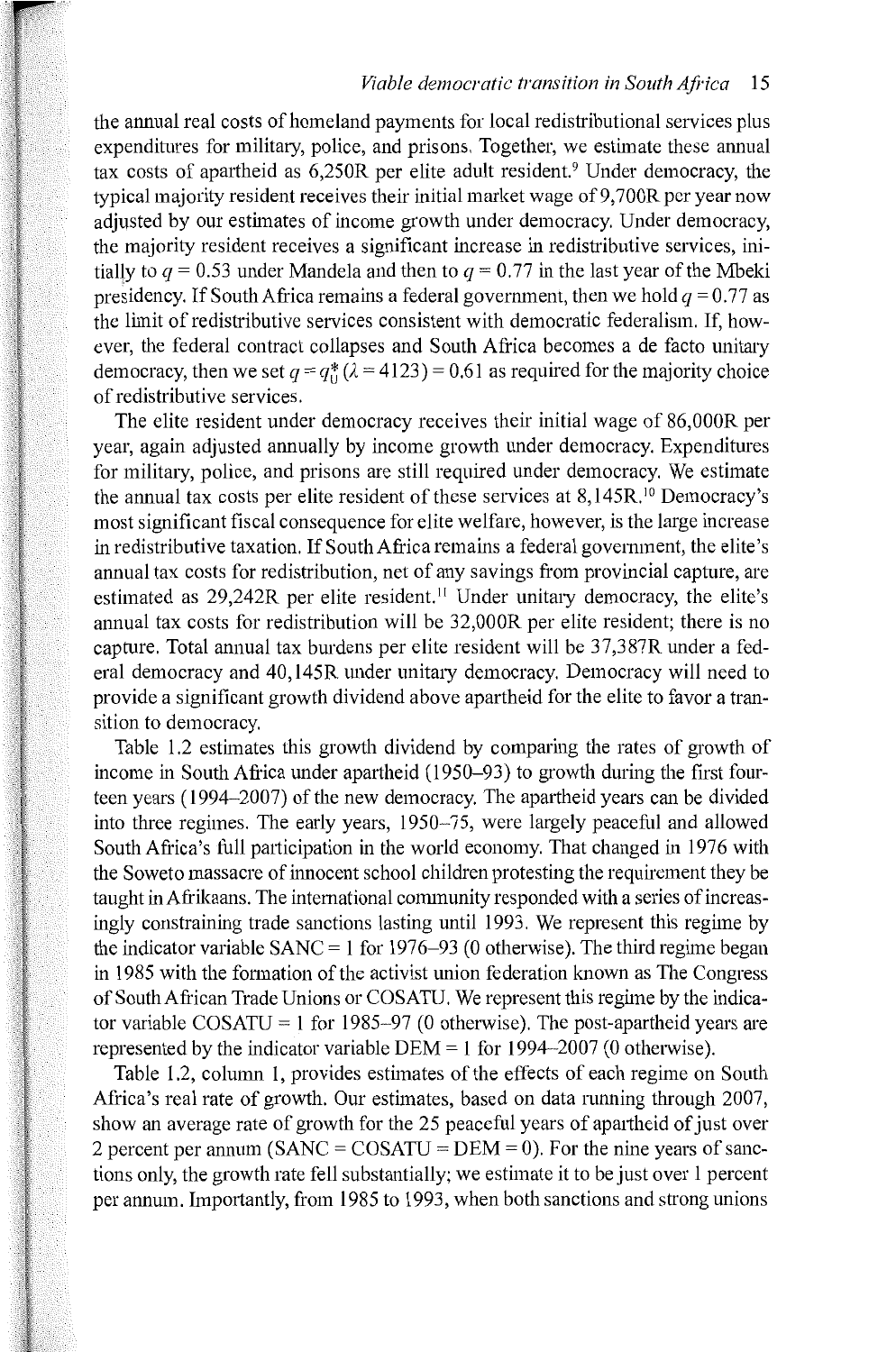| Independent<br>variables | <b>GROWTH RATE</b><br>(1) | <b>GROWTH RATE</b><br>(2) | <b>OPEN</b><br>(3) | <b>INV</b><br>(4) |
|--------------------------|---------------------------|---------------------------|--------------------|-------------------|
| Constant                 | 2.09                      | $-3.37$                   | 60.14              | 12.49             |
|                          | $(0.36)^*$                | $(1.74)^*$                | $(0.67)^*$         | $(0.37)^*$        |
| <b>OPEN</b>              |                           | 0.11                      |                    |                   |
|                          |                           | $(0.03)*$                 |                    |                   |
| <b>INV</b>               |                           | $-0.099$                  |                    |                   |
|                          |                           | (0.11)                    |                    |                   |
| <b>SANC</b>              | $-1.03$                   |                           | $-14.16$           | 0.81              |
|                          | (0.65)                    |                           | $(1.22)^*$         | (0.68)            |
| <b>COSATU</b>            | $-1.76$                   |                           | $-7.41$            | $-4.21$           |
|                          | $(0.74)^*$                |                           | $(1.39)^{*}$       | $(0.78)^*$        |
| <b>DEM</b>               | $2.33*$                   |                           | 1.81               | 2.19              |
|                          | (0.95)                    |                           | (1.77)             | $(0.99)*$         |
| $R^2(\text{Adj})$        | 0.24                      | 0.16                      | 0.84               | 0.37              |

recognized ¥

|  |  |  |  |  |  |  |  | <i>Table 1.2</i> Economic growth under apartheid: 1950–2007 |
|--|--|--|--|--|--|--|--|-------------------------------------------------------------|
|--|--|--|--|--|--|--|--|-------------------------------------------------------------|

Source: GROWTH RATE, OPEN, and INV are from the Penn World Tables, 6.3 and correspond to the PWT variables GRGDPCH, OPENK, and KI, respectively. OPEN is the ratio of (Exports+ Imports)/ GDP measured in percent and INV is ratio Gross Investment/GDP also measured as a percent.

#### Notes:

1 Dependent variable: annual real rate of growth of GDP per capita. Independent variables: OPEN (exports plus imports as a percentage of GDP), INV (gross investment as a share of GDP), DEM (1 for the years 1994-2007; 0 otherwise), SANC (1 for the years 1976-1993; 0 otherwise), and COSATU (I for the years 1985-1993; 0 otherwise).

\* Significant at the 5 percent level; standard errors within parentheses.

were in force, the annual growth of the apartheid economy became negative. Democracy restored a large positive rate of growth as trade sanctions were lifted  $(SANC = 0)$  and COSATU adhered to ANC economic policies  $(COSATU = 0)$ .

Table 1.2, columns 2 and 3, illustrate the paths through which each regime impacted growth. Country growth depends fundamentally upon trade openness  $(OPEN = (Exports + Imports)/GDP)$ .<sup>12</sup> Sanctions and strong unions had their primary effect through restricted trade (column 3) during apartheid. Democracy's positive impact on growth has been through improved trade openness (column 3); at least as of2000, there was no significant improvement in the rate of domestic investment under democracy (column  $4$ ).<sup>13</sup> In confirming the success of the transition to democracy, we have conservatively estimated the economy to be growing at an average annual (nominal) rate of 2.5 percent.<sup>14</sup>

We have used the data in Table 1.2 to compute the long-run economic benefits for majority and elite residents from the transition from apartheid to either a federal or unitary democracy. Annual utility for majority residents under apartheid equals  $\omega_1(A) = W_1 + \lambda \times v(q_1 = 0.16)$ ,  $\omega_1(F; \varphi^L)$  under democratic federalism, and  $\omega_t$ (U) under unitary democracy. In each case we specify  $\lambda \times v(q_1) = 4123 \times \ln(q_1)$ as the utility value of redistributive services to majority residents. Annual utility for elite residents equals  $y_t(A) = Y_t - 6,250$  under apartheid,  $y_t(F; \varphi^L)$  under democratic federalism, and  $y_i(U)$  under unitary democracy. Utilities are discounted at a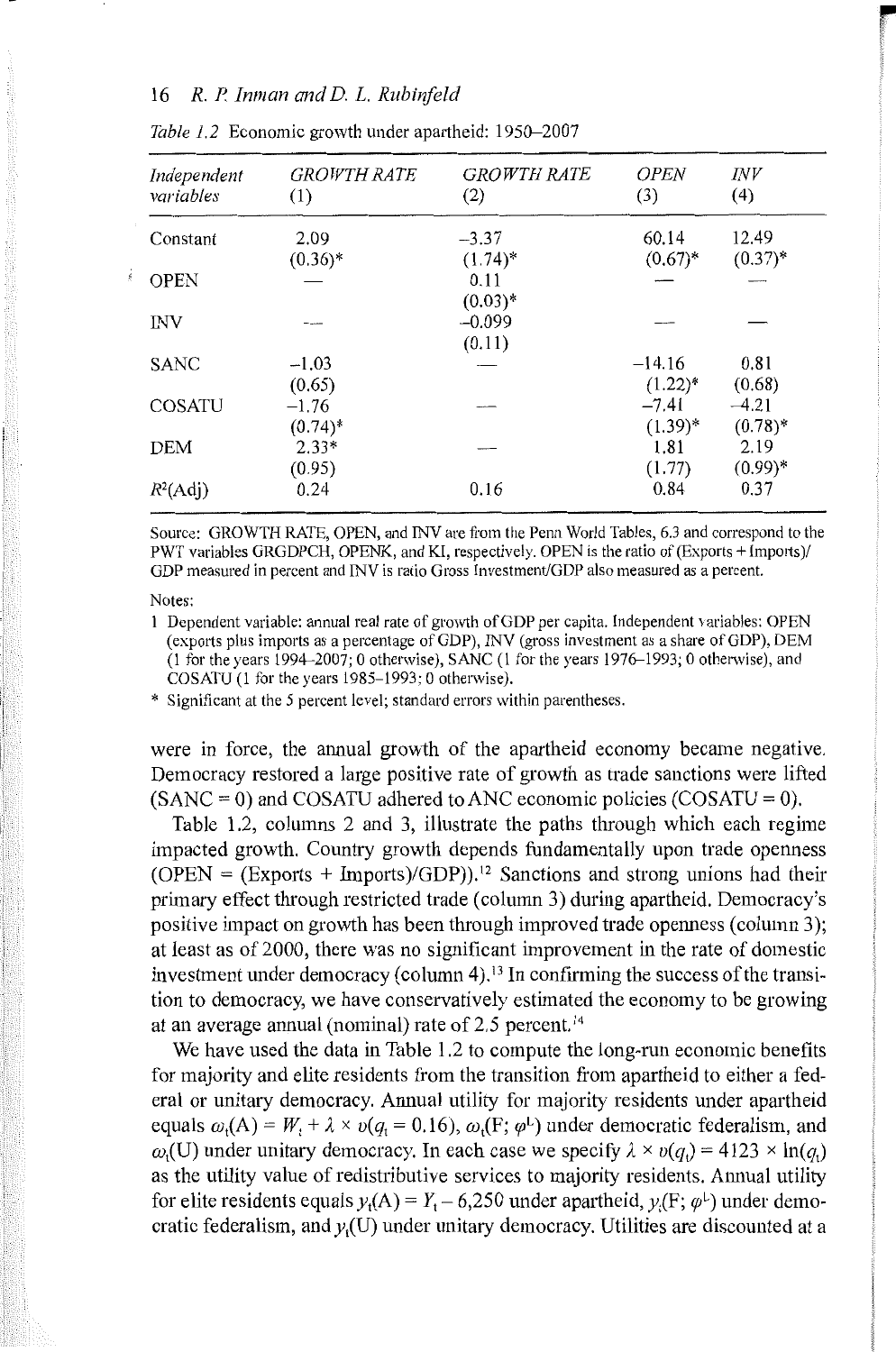real rate of interest of 0.03 ( $\delta$  = 0.97) over a horizon of 70 years, beginning from 1994, the date of the transition decision.

For majority residents, both federal and unitary democracies are unambiguously preferred to apartheid, even from this strictly economic perspective. Majority residents gain from improved economic growth and receive a larger redistributive transfer. Federal governance is preferred, though only slightly. The lifetime welfare. gain for a young majority resident is approximately 270,000R (US\$39,000) by moving to a federal democracy and 275,000R (US\$40,000) by moving to a unitary democracy.

Importantly, elite residents also benefit economically from the transition to democracy. Though redistributive taxation is significantly higher under both federal and unitary democracies, the growth dividend from abandoning apartheid is more than compensating. Elite residents prefer federal democracy because it controls maximal transfers and allows capture in the Westem Cape of spending not required for redistributive services. More importantly, the gain for an elite resident of moving to a federal or unitary democracy has been very substantial. Elite residents with even a very modest real rate of time preference would have preferred democracy to apattheid.

For both the majority and elite residents of South Africa, moving from apartheid to democracy made good economic sense, primarily undoing the dysfunctional private economy created by the repressive apartheid regime. Both outside sanctions and inside economic pressures from organized labor imposed large penalties on the private economy. While the institutions of democratic federalism as implemented in South Africa add to the gains of the transition, we see with 20:20 hindsight that they may not have been necessary to the original democratic agreement. (Unitary democracy appears nearly as beneficial.) Still, from our analysis in the third and fourth sections of this chapter, federalism did provide the basis for a credible promise by the majority not to fully exploit the economic wealth of the minority. It was only with this credible promise in hand that negotiations could move forward to the election of Nelson Mandela as the President of the new South Africa.

#### **Concluding remarks**

South Africa's transition from autocracy to democracy stands as one of the significant political events of the last century. The transition was peacefully negotiated, the democratic bargain is holding, and the majority and elite residents of South Africa have, on average, shared in the significant economic dividend arising from the new democracy. Our model and its application to the South African transition also suggest three general lessons for what might be required to facilitate the move from autocracy to democracy in other settings.

First, if all parties in autocracy have the ability to veto the new democratic regime, then the democratic transition must provide additional economic resources sufficient to ensure that all parties can be made better off by the transition. (In other words, the democratic transition must be Kaldor-Hicks optimal.) There must be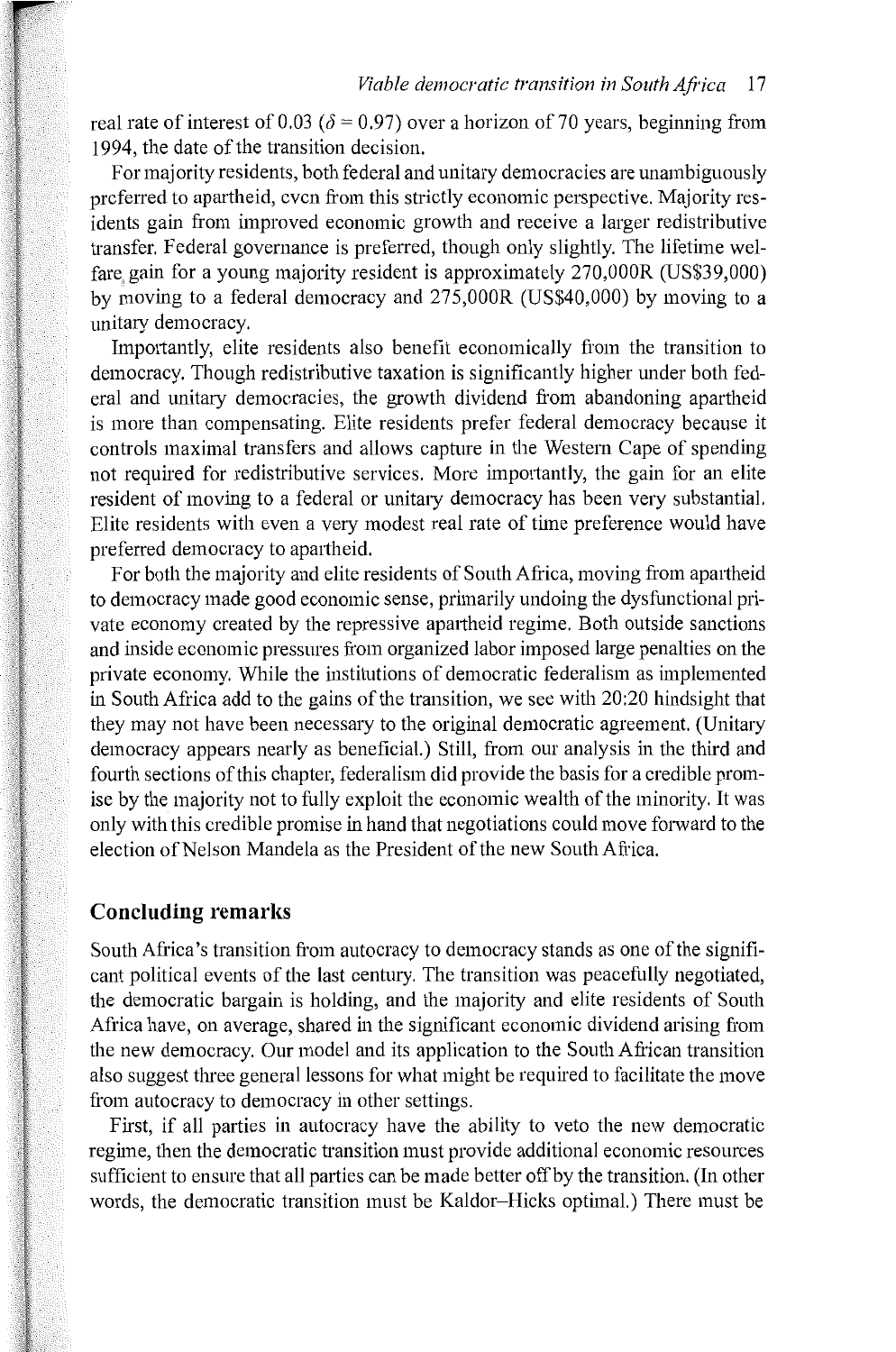either a "peace dividend" from reduced outlays for military or police expenditures or a "growth dividend" from improved resource allocations and higher growth. It is the growth dividend that has proven so valuable for South Africans.

Second, all parties capable of blocking the democratic agreement must share in the benefits that the agreement creates, and each patty's gains must be credibly protected against subsequent exploitation by the other agreeing parties. Providing these credible protections is the responsibility for democracy's new institutions. Giving minorities control over the military is certainly one option. Alternatively, one can use democratic institutions to create "hostage" games where each party to the new constitution can use a non-exploitable asset to penalize the other parties if they deviate from the agreed to division of the democratic dividend. In South Africa, these institutions were created by the federal constitution that utilized and protected the elite's human capital advantage in providing education, healthcare, and welfare administration. The Western Cape "controls" the provision of important public services to the majority; the majority central government "controls" elite after-tax incomes.

If the democratic transition was successful in South Africa, why did it fail in neighboring Zimbabwe? While the answers are many, one important difference is that the minority Rhodesians were never more than 5 percent of the population, and they were never concentrated in any particular province.

Third, since the benefits of democracy may be delayed, some or all of the negotiating parties may need to be sufficiently patient—that is,  $\delta$  must be sufficiently high—to ensure that long-run gains from the transition exceed short-run costs. Older elites, or those with plans to retire to Switzerland, may not find the gains from a peaceful transition to democracy sufficiently attractive. In such cases, armed conflict may be the only option for the oppressed majority. Fortunately, South Africa's ruling elite took the long view.

Finally, these general lessons help to place our work in the wider debate as to the relative contributions of institutions or endowments to long-run economic growth. The South Africa experience provides a clear example of where institutional design-federalism-facilitated the democratic transition and it was the democratic transition that allowed subsequent country growth. At the same time, it was the elite's substantial endowment of human capital that gave reason and content to the institutions that allowed the democratic transition. In our analysis of South Africa, both institutions and endowments matter.

#### **Notes**

- Robeti P. Inman & Daniel L. Rubinfeld, *Federal Institutions and the Democratic Transition: Learning from South Africa, 28 J.L. Econ. & Org. 783-817 (2012).*
- 2 Alternatively, when  $\mu = 0$ , the elite could be given control over redistributive taxation. in which case the constitution codifies elite secession. Early in the negotiations the NP proposed such a constitution, but it was quickly rejected by the ANC; *see* Patty Waldmeir, ANATOMY OF A MIRACLE: THE END OF APARTHEID AND THE BIRTH OF THE NEW SOUTH AFRICA (1997).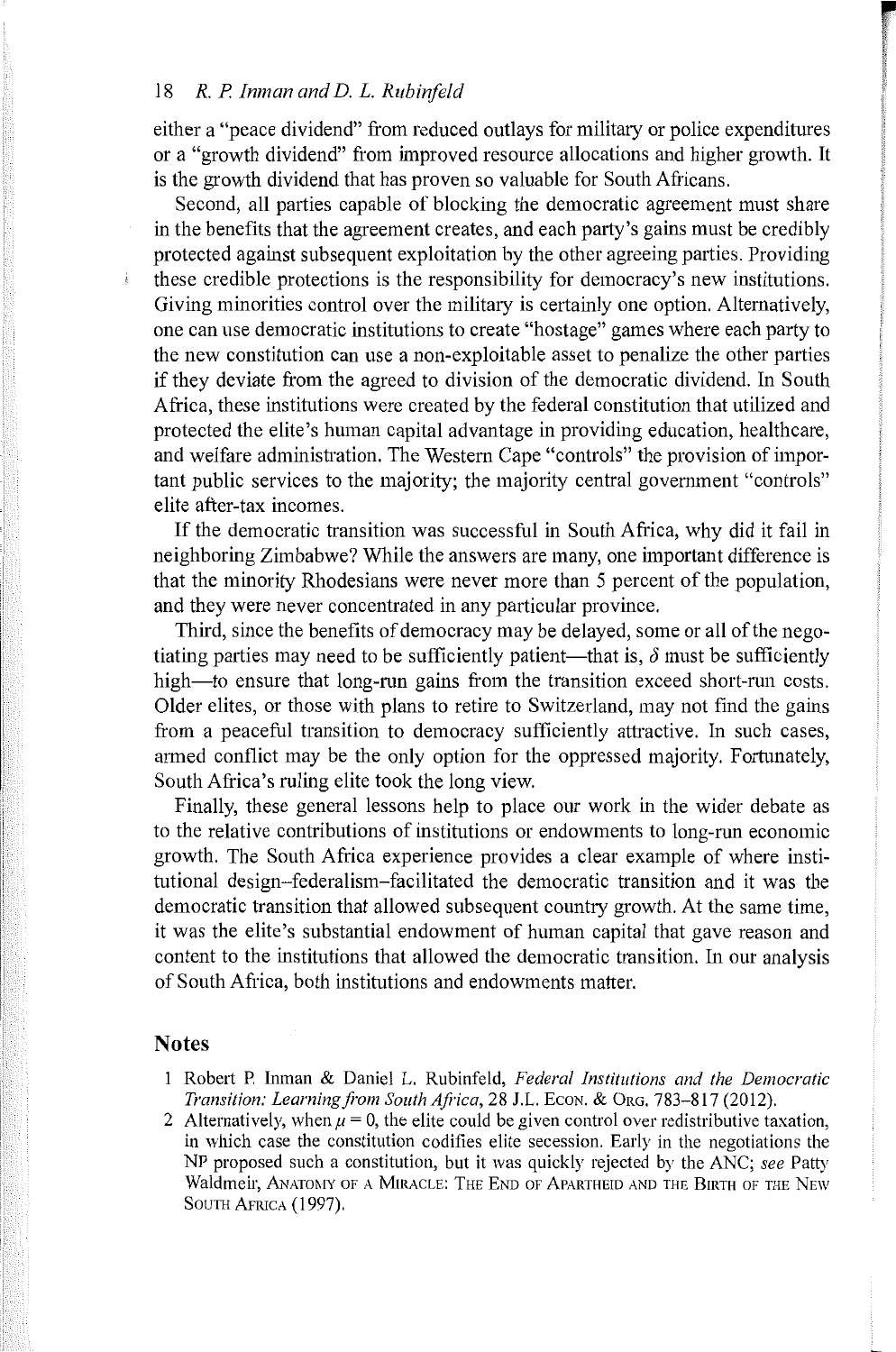- $3 \mu$  and  $\lambda$  can assume a variety of values. *Unitary democracy* occurs in this full information environment when there is no Pareto advantage to federalism for the majority and the elite prefers at least unitary governance to autocracy:  $V_{\text{M}}(U) > V_{\text{M}}(F) > V_{\text{M}}(A)$  and  $V_{\text{E}}(F)$  $> V<sub>F</sub>(U) > V<sub>F</sub>(A)$ . Since approval by both the elite and the majority are needed for the transition to democracy, *no transition* occurs when autocracy remains the elite's preferred option:  $V_E(A) > V_E(F) > V_E(U)$ .
- 4 *See, e.g.,* Oliver Williamson, *Credible Commitments: Using Hostages to Support Exchange, 73 AM. Econ. REV. 519 (1983).*
- 5 WALDMEIR, *supra* note 2, at ch. 13.
- 6 The results are described in detail in Robert P. Inman & Daniel L. Rubinfeld, *Understanding the Democratic Transition in South Africa, 15 J.L. Econ. & Org. 1–23* (2012).
- 7 Figures I. I and I .2 follow from our specification of the South African political economy. The upper bound on the majority that can be assigned to the Western Cape, denoted  $\mu^{max}$  is  $\mu^{max} = N(\tau_{11})/M = 0.192$ , where  $N(\tau_{11})$  is the maximum elite population paying taxes even when the majority chooses the full redistributive tax rate.
- 8 During the last years of apartheid, homeland budgets averaged about 1,052 Rand for each of the 25 million majority adult residents (Development Bank of South Africa, *Annual Reports).* We assume these services were provided by majority providers at a cost of 6,714 Rand per unit or  $q = 1052R/6714R = 0.16$ .
- 9 Average annual expenditures for military, police, and Justice Department services over the period 1977-93 totaled 33.7 billion (2000) Rand per year; South African Depatiment of Information, Perskor, South Africa. Average annual homeland expenditures were 26.3 billion (2000) Rand per year; Development Bank of South Africa, Annual Repoti. Total expenditures are therefore 60 billion Rand, which when allocated over the 9.6 million elite adults, averages to 6,250 Rand per elite adult resident.
- 10 Total spending for military, police, and prisons has averaged 39. I billion (2000) Rand per year since the end of apartheid. Under redistributive taxation, the elite population is estimated to be 4.8 million adults. Thus, the annual tax burden per elite resident for security spending will be  $8.145$  Rand  $(= 39.100$  million Rand/4.8 million elite adults).
- 11 In the federal equilibrium, there will be approximately 5.1 million adult elite residents and 25 million adult majority residents. Taxes paid to the central government by each elite resident support  $g_F$  will be (25/5.1) × (6098) = 29,892. Elite capture at the rate of  $\varphi^{\perp}$  = 0.20 equals  $0.20 \times [g_F - s_e(q)] [M_e/N(\tau_F)] = 0.20[6098 - 2494] \times (4.6/5.1) = 650 \text{ Rand}$ elite resident. The net tax burden will therefore be  $29,892 - 650 = 29,242$  Rand.
- 12 The effect of investment was not statistically significant; we attribute the small negative coefficient as most likely due to the substantial lag between investment and economic growth.
- 13 For anecdotal evidence on the impotiance of trade sanctions, *see* Waldmeir, *supra* note 2, at 23, 56; Geoffrey Hufbauer, Jeffrey Schott & Kimberly Elliot, ECONOMIC SANCTIONS RECONSIDERED: HISTORY AND CURRENT POLICY 221-48 (2d ed. 1990).
- 14 Source: South African Reserve Bank, *available at* www.reservebank.co.za, Time Series KBP6244J.

## **References**

- Hufbauer, Geoffrey, Jeffrey Schott, and Kimberly Elliot. 1990. *Economic Sanctions Reconsidered: History and Current Policy.* 2d ed. Washington, DC: Institute for International Economics.
- Inman, Robert P., and Daniel L. Rubinfeld. 2012. Federal Institutions and the Democratic Transition: Learning from South Africa. *The Journal of Law, Economics, and Organizations* 28:783-817.